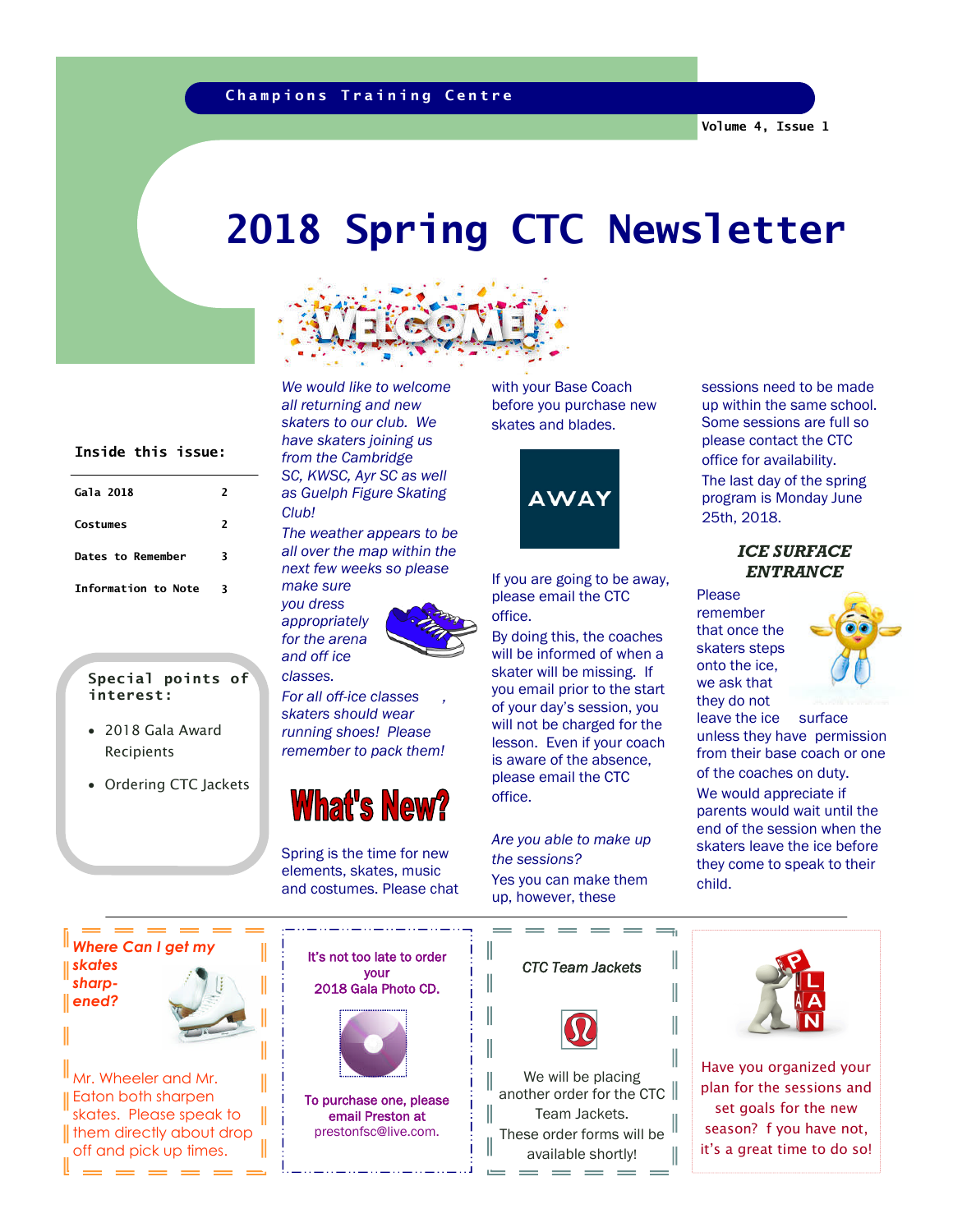

## *2018 Gala*

On behalf of the Coaches, we would like to thank everyone who volunteered to make this show a success! This show could not have been done without the countless hours the volunteers contributed.

It's always worth the hard work when you see the smiles on the skaters faces!

The recipients of the following awards are: Top Performance for the First Half: Dhyan Modem Top Performance for the Second Half: Shalena Rau Most Consistent Performance: Cody Wong Role Model and Leadership Model: Aimee Tiggelman

# *Competition Outfits*

*Questions to Answer! 1. Are you needing a new outfit? 2. If you are planning on wearing your last years outfit, does it fit? If you require any alterations please contact your dressmaker.*



*If you answer YES to the 1st question you have two options: For a Fee, your choreographer can design a competition outfit for you*

*OR*

*have the dressmaker design one for you.*

*The fee for our choreographer to design the outfit is \$25.00 plus hst.*

*Material purchase, fittings and beading would be organized thru the dressmaker.*

*We would suggest Irene Nemeth as the dressmaker as she has worked with our skaters in the past. HER CONTACT information is: 519-842-6919 or nemeth\_irene@hotmail.com.*